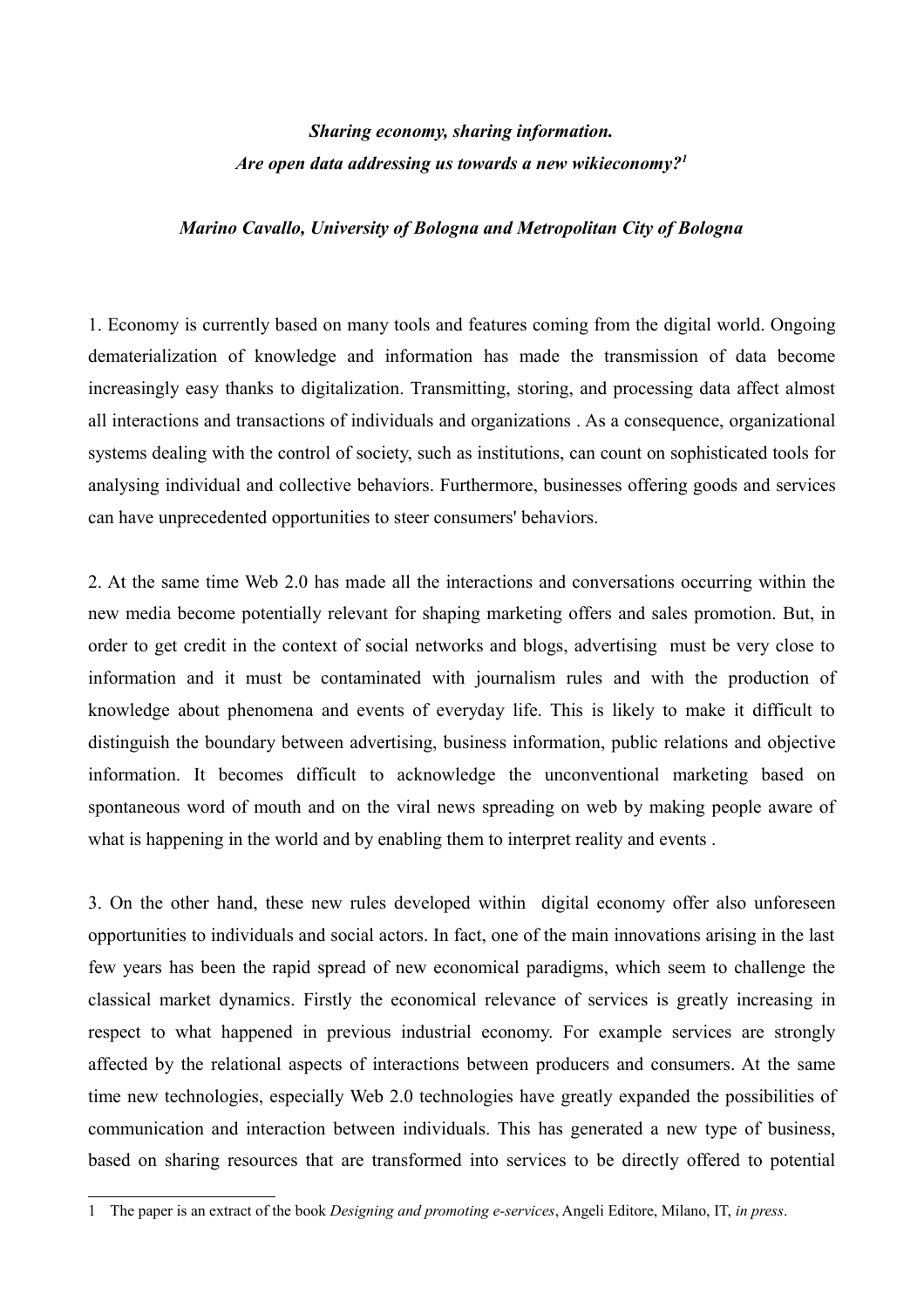consumers, without intermediaries. All this dynamic is based on the use of computing platforms that puts in direct connection producers and consumers, supply and demand. This essay is aimed at exploring these issues and for outlining some guidance to use open data as an opportunity for selfenhancement . This would make it possible to establish a direct contact between those who can count on a well-established knowledge and skills and those interested in accessing these widespread resources and knowledge.

# **The collaborative commons paradigm and digital economy**

The rapid spread of ICT-based services has radically transformed economy of most advanced countries. Services society deeply innovates decision-making processes that addresses market supply and demand dynamics: accessing functions and services is rapidly replacing the desire to possess and purchase products and goods. Now relational aspects is becoming more and more important and the ability to fully understand the communicative and cultural universes of consumers become crucial for the success of businesses.

Jeremy Rifkin has been pointing out that we are at the beginning of a revolution, suitable to challenge the capitalist system. The new rising system is called by American scholars 'coollaborative commons"and its origins date back to feudal Europe. At that time agriculture was organized on a community-based pattern, and fields and pastures were shared. In the late Eighteenth century, due to the fence of lands and the concentration of ownership, cooperation and sharing were gradually overcome.

The essence of capitalism is to turn everything into a commodity characterized by a value of exchange and price. The gain is realized through a profit margin and each person involved in the chain that brings goods from producers to consumers. adds its own profit margin. The goal of each player is to maximize its profit margins while, on the contrary, competition tends to erode this share through improving efficiency and endless innovation of production processes (Rifkin, 2014).

Nowadays we are in a very unprecedent, and potentially disruptive situation. According to digital economy, marginal costs of production and distribution tend to fall precipitously and to settle close to the zero. Web society is thus a society where marginal costs are "almost zero" and this requires a very marked reconfiguration of economical rules. An e-book can be designed and implemented with no marginal costs. Widespread information provided by citizens involves today a third of the world population. Renewable energy sources can be attributed to this working model too(the sun and the wind are free). People has been printing 3D objects and goods on their own. Millions of students have access to highly qualified education through online educational tools available for free on web.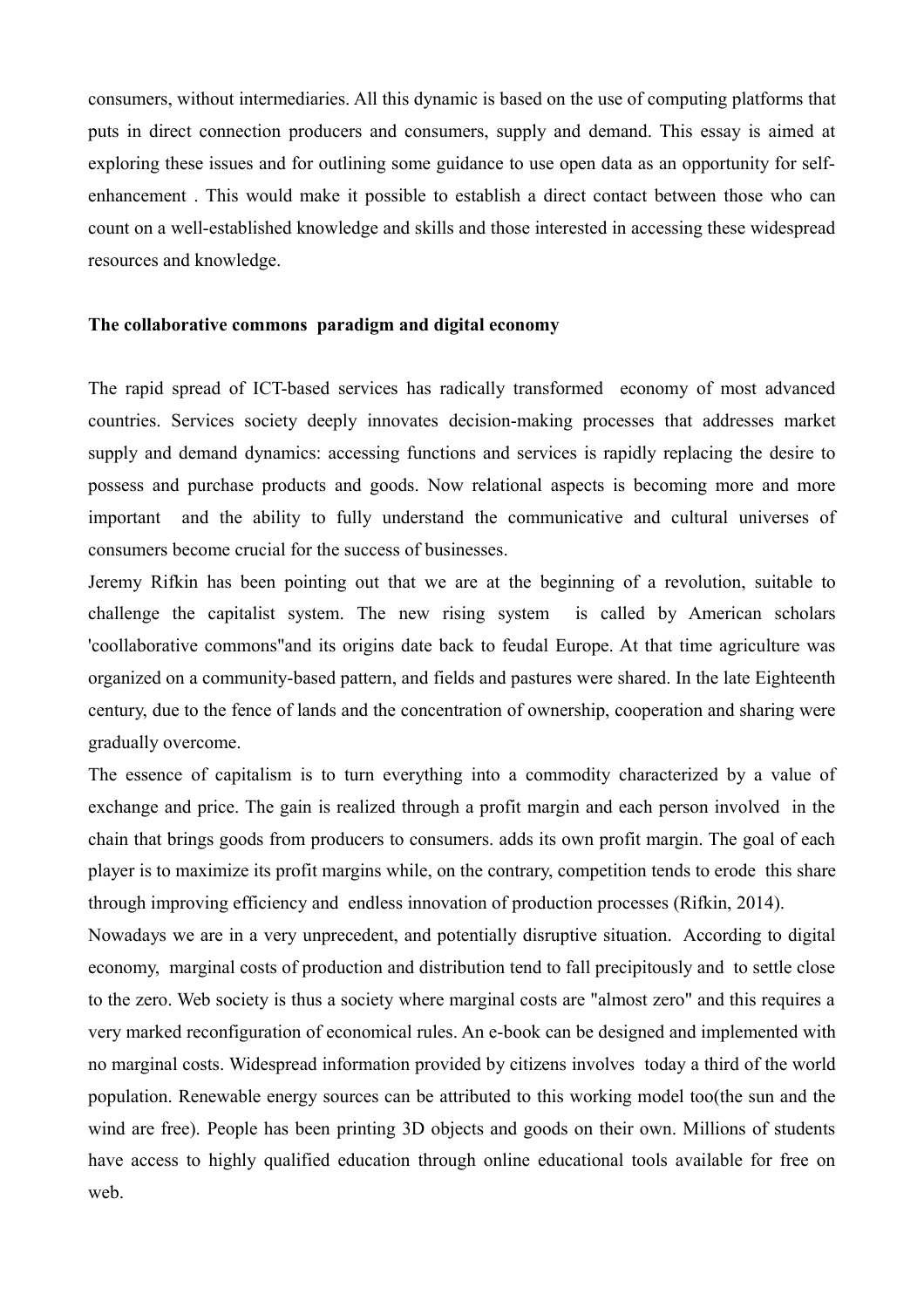A real new economical revolution is getting closer and this will be based on a huge - integrated and intelligent -technological platform that has been defined by Rifkin Internet of Things.

Internet of Things is composed of Internet communications; Internet of Energy (distributed and decentralized networks governing the new sites of renewable energy - smart grid); Internet of new logistics (where goods and objects are connected to each other and constantly send information suitable to optimize the whole delivery process). The Internet of things will form an integrated network that will put together people, objects, infrastructures and that will be a perfect support for "prosumers", for "ConsumActors" that will be the protagonists of this new economy based on eservices and on relational power rather than on the conventional economical rules. The merging network is a sensitive structure, where each point is both transmitter and receiver in a complex network made up of sensors, digital hubs, artificial intelligence. There are obviously also problems and risks; such an integrated and responsive network is also a disturbing control system: protection of privacy and personal freedom must be significantly strengthened. It is necessary to design and implement new regulatory systems and legal arrangements to ensure the respect for civil rights in the era of cybercontrol (Rodotà, 2012). The organizational side of this new infrastructure connecting objects, people and delivery system, is the "collaborative commons". This is the virtual place where billions of people co-operate and work in a self-managed way (Rifkin, 2014, Palmarini, 2012) . In this virtual place there are voluntary groups, creative and cultural entrepreneurs, educational institutions and associations and, in recent times, thanks to collaborative Internet platforms, even individuals providing their expertise: driving a car, cooking, hosting tourists. In fact, collaborative commons promoted by internet can be easily adapted to to the rich fabric of third sector and civil economy, which strongly contributes to the production of wealth and employment in our country and throughout the world (Bruni, Zamagni, 2015).

#### **Web and open data encourage civil economy**

There is also a new actor to take into account, able to influence economy and to play an important role: the consum-actor. Consum-actor is a major economical player and it is becoming aware of its own power consisting in "voting through buying choices" as written by Leonardo Becchetti. Consum-actor can affect market shares by deciding to award an environmentally oriented company and to punish another one discriminating workers or outsourcing to countries without protection and guarantees for human rights. The slogan of the NGO Oxfam awareness campaign on environmental and ethical values is very effective, "No business is so big to ignore its consumers" (Becchetti, 2014).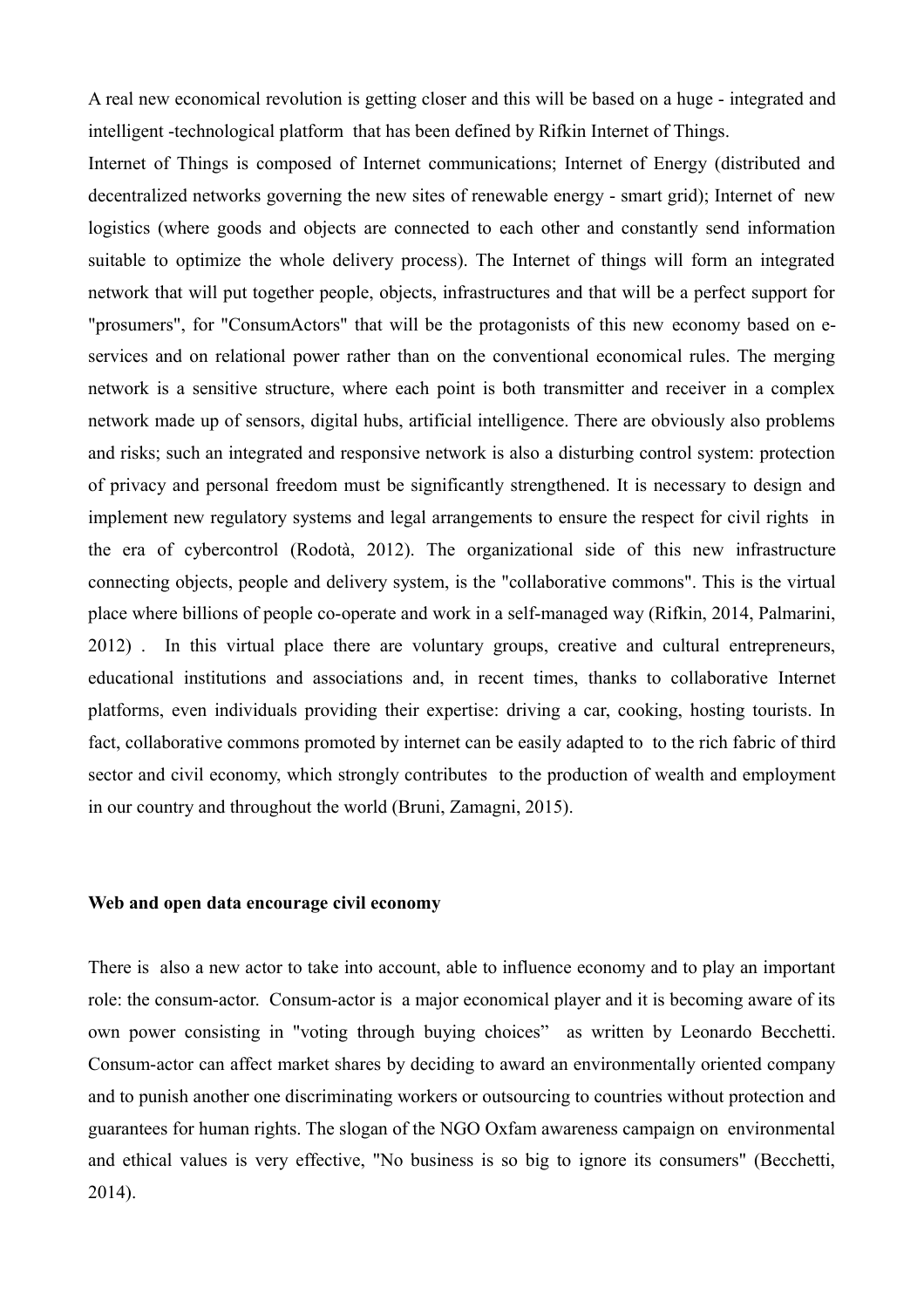The effects of consum-actor's awareness are taking their toll and there are already many successful of civil economy. One of these examples is represented by cooperative enterprises, which were founded by workers who decided to sell together consumer goods and products, or to get credit, They tried to help each other when facing difficulties and economic crisis. Cooperative businesses are an impressive force in Italy, in Europe and in many parts of the world. These businesses have high turnovers and they have been trying to contain layoffs activating solidarity contracts and forms of mutual aid.

 Social cooperation plays an increasing role within this sector including banks, supermarkets, insurance companies. The values that are the basis of cooperative businesswa are highlighted in this sector: equality, solidarity, centrality of people, much more than capital and profit. Furthermore Social cooperation (education, assistance, community welfare, etc.) is one of the most promising sectors where to develop e-services.

Another interesting case of civil economy is related to trade. In recent years, the growth of fair trade was made possible thanks to responsible consumers and to the organizational capacity of entrepreneurs guided by the logic of right price instead of profit maximization. In Southern countries there is an increasing number of small production units and business networks able to get into North Western markets. This has generated incomes, development opportunities in poor areas of the planet.

To pay to the poor is not only ethically commendable, but it's a bargain as demonstrated by Muhammad Yunus, Nobel winner, in his book Grameen Bank. Microcredit, small amounts of money given to poors in many countries in order to develope enterprises or small production units, gave surprisingly high rates of return, far higher than those of traditional lenders (banks lending money for speculation or providing loans to those who already have money, just to be clear).

This is a good lesson for those who pontificates on the insolvency of poors and on the financial risks related to development projects. According to this pattern, projects and private initiatives have been developed in the field of ethical finance in order to support environmentally friendlycompanie or businesses that are committed to social objectives. The results of these funds are often in line or even better than many other credit products packed with financial derivatives and acquired without worrying about business ethics. Civil economy is an actual and credible alternative paradigm for business, job creation and territorial development.

Web has made it possible to concretely develop a new form of economy. We can call these innovations "collaborative commons" or "sharing economy" or even "collaborative economy". The concept expressed by these definition is always the same and it deals with people offering their knowledge and skills. These organizational forms use Web as a distributed cooperative structure and a marketing platform. These structeres are based on the collaboration of many people in constant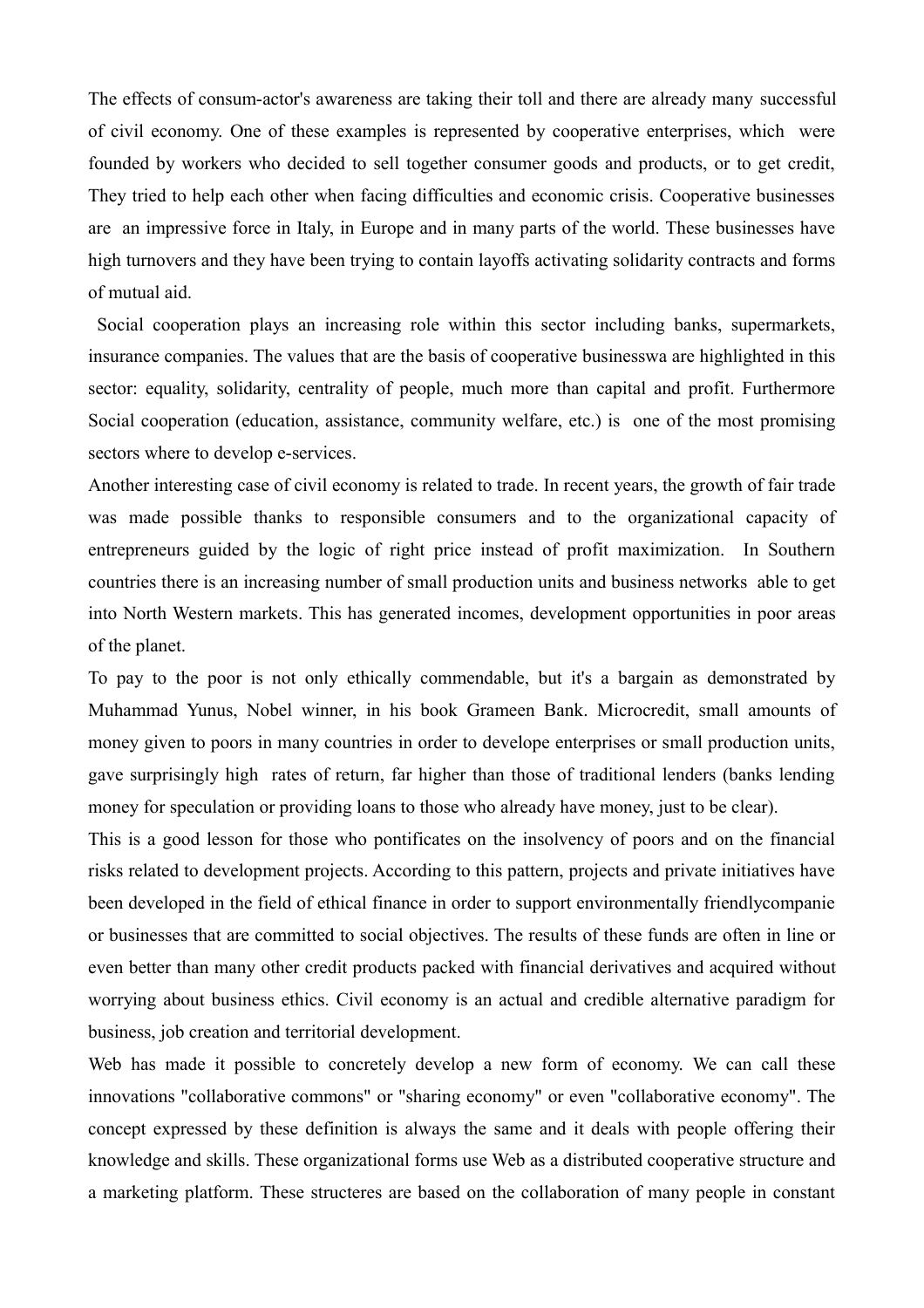and continuous contact through the web. These organizations exceed the classic inside-outside division by promoting new working schemes and new relations with customers

These "start ups" can count on users that are directly involved in the construction of the business itself: users generate horizontal communication flows even able to improve and innovate the services provided. Consumers and "new entrepreneurs" participate together in the creation, design, distribution and evaluation of business performances These new forms of business are easily created in those sectors based on dematerialization, transmission of information and on the access to utilities rather than on property of goods.

Phenomena such as shared knowledge and informal economy are not arising today. But they are now becoming the nucleus of a great economical and social transformation. In fact, more and more often in web society we see a crucial transformation of these "capabilities", that are oriented towards the directions outlined by the economist Amartya Sen, that is to say in the sense of multiple alternatives and possibilities, of a plurality of choices, multiple degrees of freedom and different action scenarios (Sen, 2003). People and social groups become protagonists and these 2.0 capabilities enhance the possibilities for people to access peer-to-peer networks for exchanges and transactions. So, at least in part, individuals are no longer bended by restrictions of traditional economical organizations, that were based based on the high concentration of capital, resources, and of decision-making power. In the past this was possible only with substantial budgets. Nowadays it is possible to do this by sharing assets and properties such as cars, rooms, time and abilities. It is not an absolute novelty, as many authors observed. The difference, in digital society, is represented by the pervasiveness of networks and by efficient platforms bringing together supply and demand with sustainable investments and low-risk capital (Mandelli, Arbore, 2015).

Digital business model is spreading and it encourages also new fundraising strategies for launching new products or services: crowdfunding transforms "door to door" based approach in a form of "broadbased shareholding of good ideas and good causes ".

It is possible to search for funds to make a film or a documentary , to support an environmental cause , to help poors and victims of calamities , to restore a monument . But you can also launch business projects seeking to avoid the endemic shortage of venture capitals that characterizes asphyxiated and little credit systems, as Italian ones.

It is enough to convince a critical mass of small investors and potential consumers and business plan can take off . The two sides shared economy development , a social and ethical and the other oriented business development and ideas that can start even with limited resources and funds. Today these two roads are not in conflict , but often follow parallel paths and cross resulting in projects that are concrete and profitable at the same time ethical and innovative . All you need to do is to convince a critical mass of small investors, perhaps future consumers interested in the service or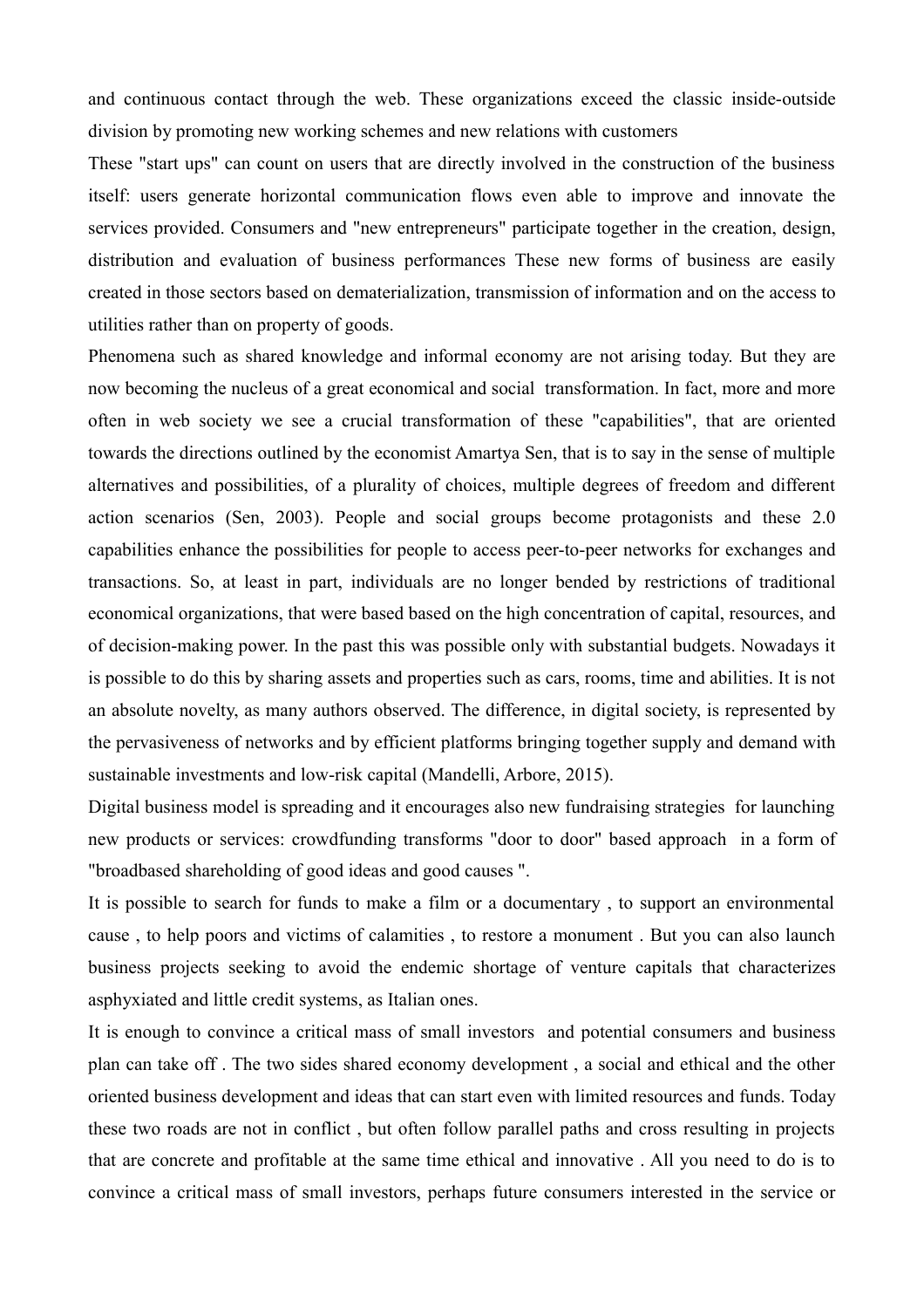idea and business plan can take off . Shared economy has two faces: a social and ethical one and a business-oriented one. Today these two roads are not in conflict and they often follow parallel paths resulting in projects that are at the same time concrete and profitable, ethical and innovative .

### **Towards shared and participative service design: e-services in civil economy**

Networks are at the heart of arising business models, including e-business. There are new rules to follow, especially in planning and designing functions and delivery processes. As for the phase focused on needs analysis, and on the subsequent determination of services, social media favor continuous interactions and horizontal communication, sharing of experiences and instantaneous transmission of information. Traditional market research, surveys and insights on sample groups to test a service or the perception of a brand are no longer sufficient. If not completely replaced, they need to be integrated and supported by new techniques of consumer behavior analysis. It is important to arrange a continuous monitoring of the themes running through Web, to identify the relevant communication poles, capable of sorting news and amplifying the effect of contents. This will gradually outline consumer profiles and social trends that can effectively guide the design of new services and the promotion of e-services.

As for the next step of service delivery, it is necessary to introduce new feedback devices taking into account specific features of social network communication. In particular use and consumption on Web are strongly influenced by shared evaluations about purchasing and consumption experiences. The delivery of e-services should work in line with these expectations and dynamics. It would be interesting, for example, to introduce ' design architectures systems "capable of stimulating and enriching the online interaction mediated by social networks and by horizontal communication.

As explained by behavioral economists, and in particular by the American scholars R. Thaler and Sunstein C. choices are not neutral ground, and they can be properly oriented. A "libertarian paternalism", (Thaler and Sunstein, 2009) ,may enforce some goals such as healthier lifestyles, farsightedness in pension investments, environmental sustainability

According to a striking image, which has had a wide success on the media, good decisions can be obtained under a "gentle push" capable of directing substantial masses of taxpayers, citizens, workers towards socially responsible, sustainable and collectively desirable choices. The application of these concepts in the context of e-services could be aimed at developing "cognitive incentives" to the use of digital services. It may be possibile for example to use the same "guidance device" of soft policies for the design of online services and for relational performances of digital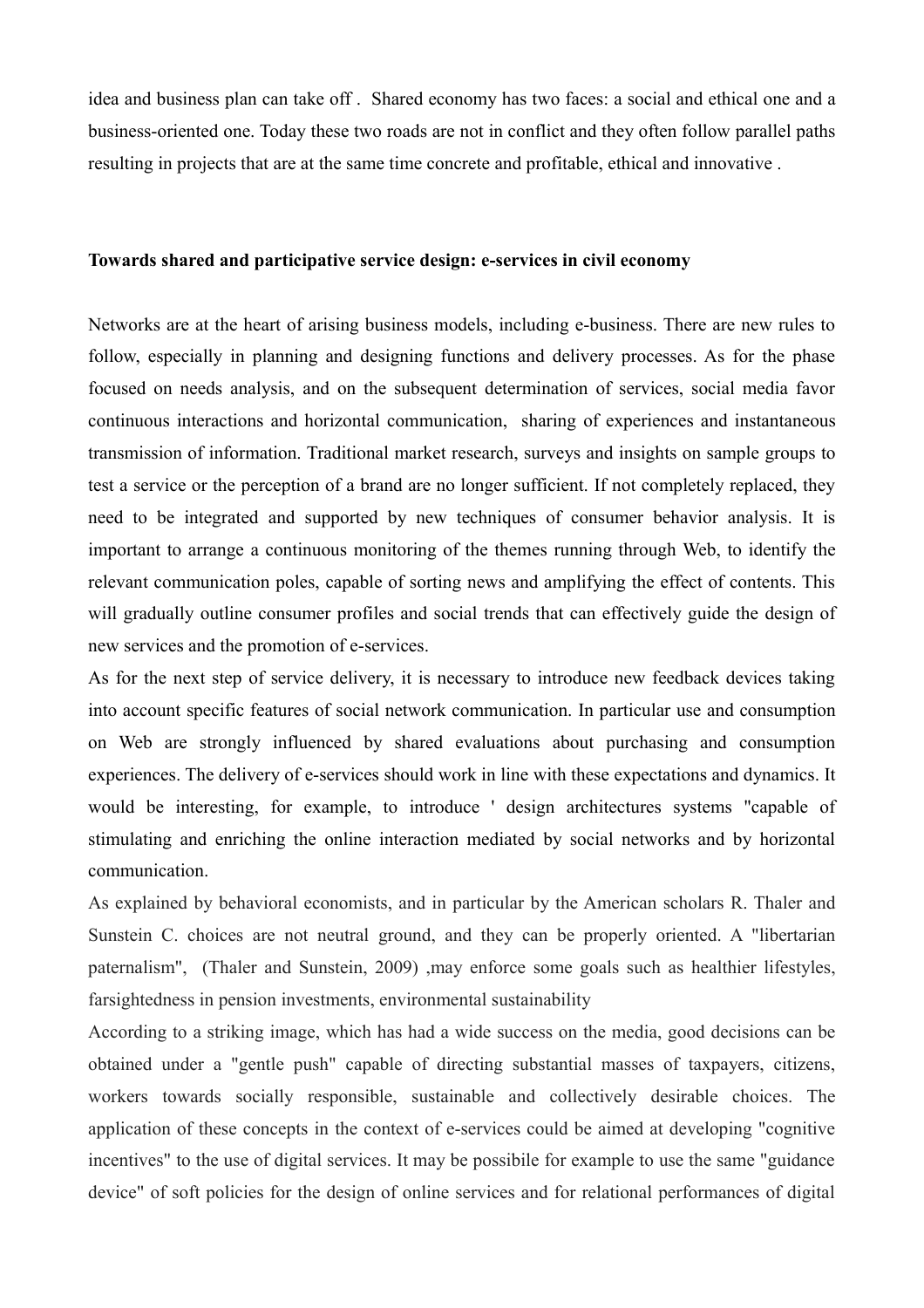services. In concrete, this would mean enhancing the architecture of choices in new services design through feedback systems capable of showing positive and negative effects of an option or an alternative. If widely used, these control mechanisms on the one hand, would encourage rational actions. On the other hand, we could reflect on the impact of our behaviors and on the best alternatives linked to certain individual decisions. These immediate feedback systems with action reorientation purposes, can be implemented thanks to social media not only to improve e-services interfaces and online service provisions. They can also be introduced by exploiting social and collective sides of our actions, for example by using horizontal communication tools. So, it would be possible to develop and improve "reputational systems" of e-services, upon which much of their success is based. Thanks to a proper amount of "communicative paternalism" it can be possibile to build reputation systems capable of producing trust, of advising, thus promoting the use of digital services and transferring functions from face to face-based delivery systems to online delivery processes.

In contemporary world and in social network communication motivation is a scarce resource: it is very difficult to convince people to pay attention to a service or to an offer conveyed by the web. This has strong impact on promotion and marketing of e-services. Persuasive and evocative advertising has to be replaced by a new code. To get an audience in the web you have to convey news, knowledge, know-how. This will generate a spontaneous circle based on the characteristics of Web and audiences constantly connected and mutually active as poles transceivers.

Finally, let's reflect on the social dimension of e-services. Service economy is significantly different from industrial economy. The capital needed to start a business are less severe; company size is reduced and human and organizational resources to be coordinated are by far less numerous. Eservices enjoy the benefits arising from low initial barriers featuring online business: centrality of the idea rather than financial capital density; key role of knowledge; ability to use the network as an immense potential market for innovative services. This does not mean that everything is easy on Web: selection is severe and the width of e-audience also implies a paroxysmal crowding multitude of subjects offering products and services and seeking their own market.

New forms of economy are based on the peculiar organization of e-services offering the change to develop autonomous and self-managed platforms for delivery. Social and relational component is more important than financial and competitive sides. The possibilty to raise funds on Web, the sharing of goods (home, car, office), cooperative work with self-regulated flexibility are concrete examples of new areas of entrepreneurship that can offer professional spaces and opportunities to many people. They may be young workers with innovative skills and knowledge, but also families trying to put to their skills on the market, or to invest an underutilized part of a small family fortune.